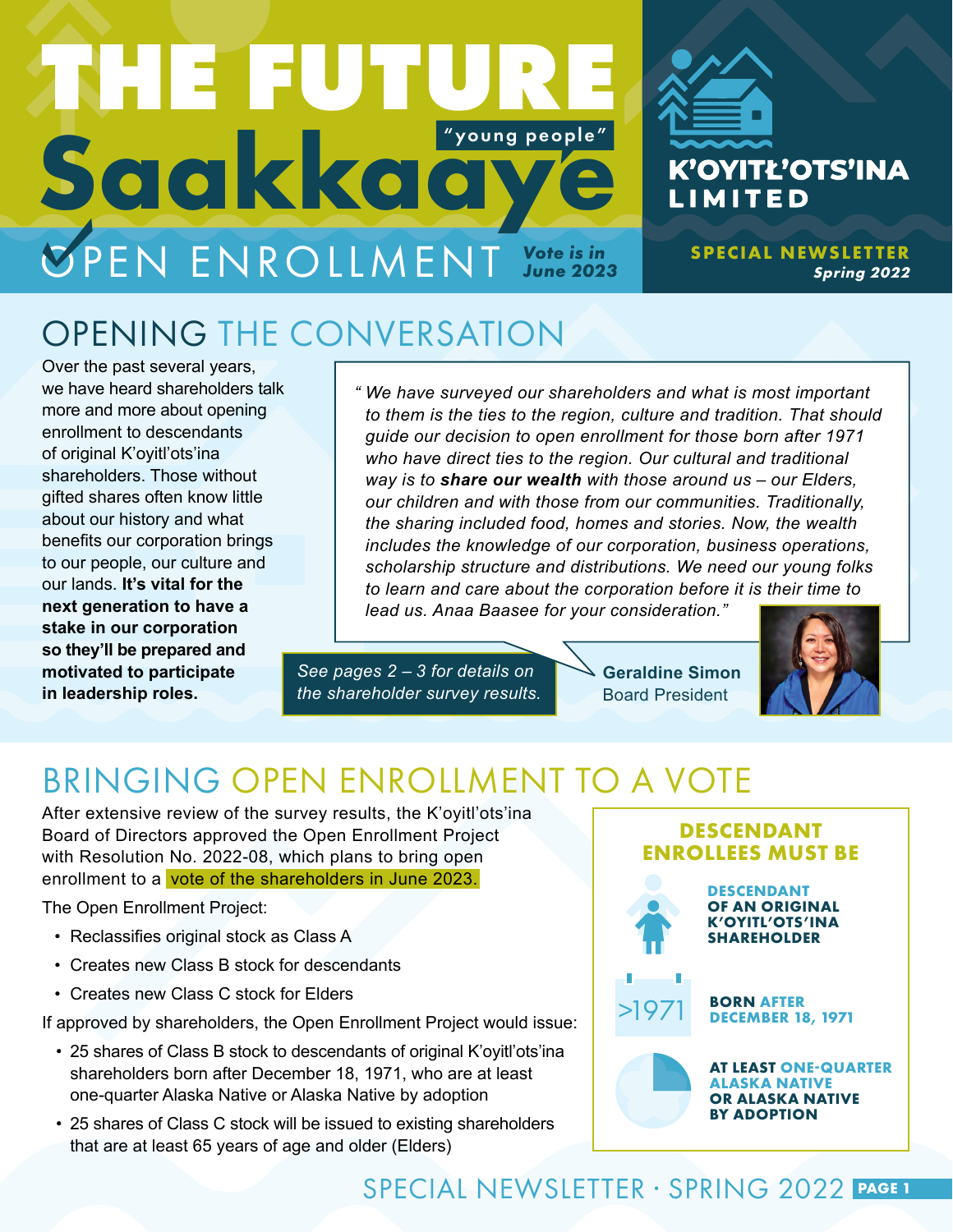# **THE FUTURE Saakkaaye** "young people"

### SURVEYING OUR SHAREHOLDERS

We undertook a shareholder survey to begin to gather information on shareholders' opinions about opening enrollment. The results showed that 69% of shareholders support opening enrollment to descendants of original K'oyitl'ots'ina shareholders.



#### **ENROLLMENT METHOD SUPPORT**



**PAGE 2** K'OYITL'OTS'INA, LIMITED · OPEN ENROLLMENT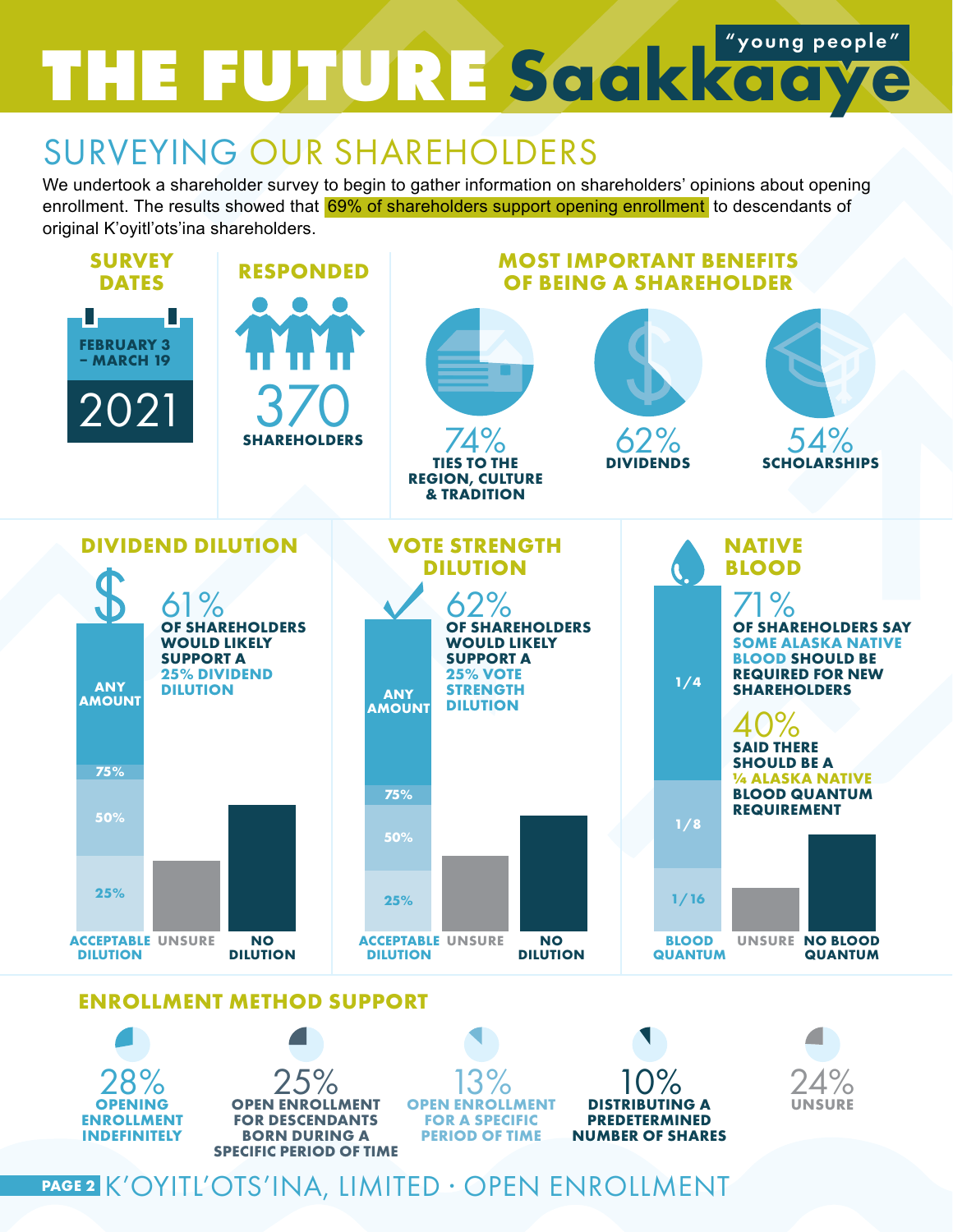# OPEN ENROLLMENT *Vote is in June 2023*

### SHAREHOLDER VOICES

Shareholders who participated in the spring 2021 survey had various reasons for either supporting or opposing the idea of opening enrollment.



In the coming months, we will explore and discuss these topics in more detail. If you would like to share your voice, contact us or plan to attend an upcoming open enrollment workshop. See the workshop calendar on page 4.



#### **OPENING ENROLLMENT SUPPORT**